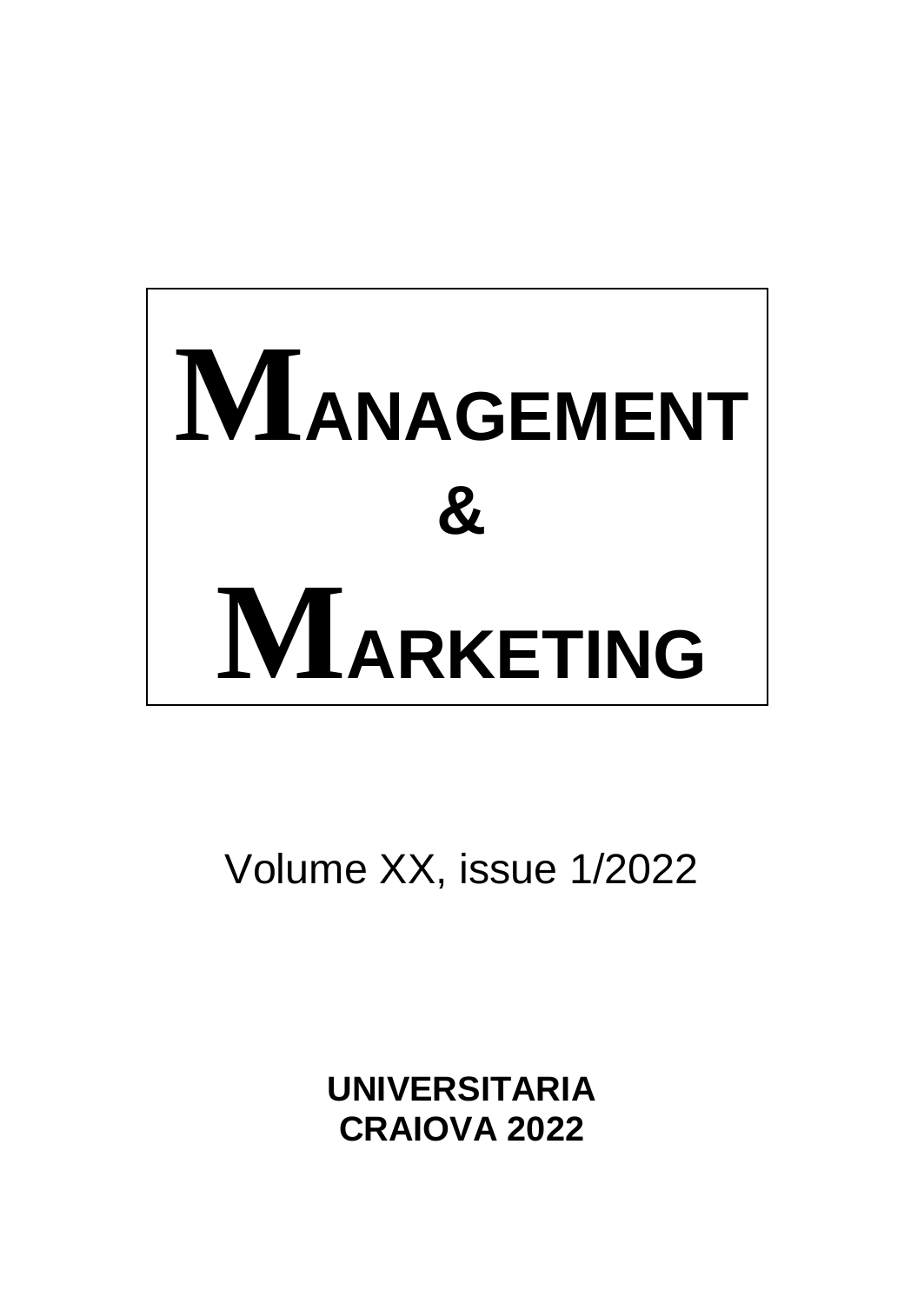The Journal is indexed in international databases:

- $\triangleright$  Cabell's Directories of Publishing Opportunities
- Central and Eastern European Online Library CEEOL
- [Directory of Open Access Journals](http://www.doaj.org/doaj?func=openurl&issn=18412416&genre=journal) DOAJ
- ▶ EBSCO Publishing
- European Reference Index for the Humanities ERIH PLUS
- ▶ [Research Papers in Economics](http://ideas.repec.org/s/aio/manmar.html) REPEC
- Romanian Editorial Platform SCIPIO

Editura Universitaria Str. A.I. Cuza, nr 13, 200585, Craiova Website: www.mnmk.ro Contact person: Cosmin Ionut Băloi Email: revista\_management\_marketing@yahoo.ro

The views expressed in these articles are the sole responsibility of the authors

**ISSN 1841-2416 ISSN-L 2068-9667**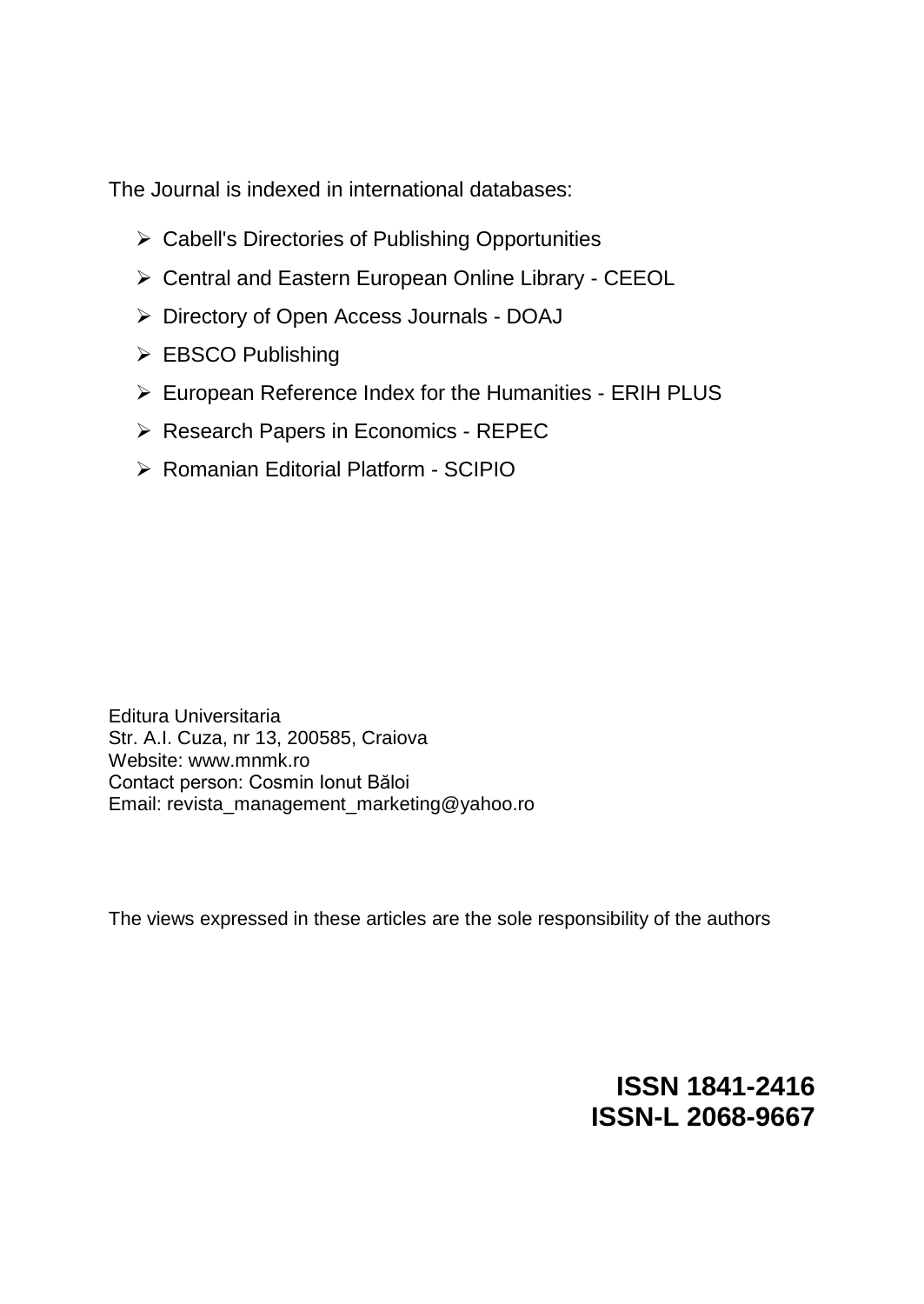# **EDITORIAL BOARD**

#### **Founder & Editor in Chief**

NISTORESCU Tudor, University of Craiova

#### **Deputy Chief Editor**

BARBU Mihail Catalin, University of Craiova

#### **Associate Editors**

BĂCILĂ MIHAI FLORIN, Babeş-Bolyai University of Cluj-Napoca BOCEAN Claudiu, University of Craiova BURLEA ŞCHIOPOIU, Adriana, University of Craiova CIOBANU Oana, A. I. Cuza University of Iasi CIOCHINA Iuliana, Constantin Brancoveanu University of Piteşti CIUMARA Tudor, Romanian Academy DABIJA Dan Cristian, Babeş-Bolyai University of Cluj-Napoca FLOREA Dorian, Universidad Anáhuac México Sur, Mexico City FOLTEAN Florin, West University of Timişoara GÎRBOVEANU Sorina, University of Craiova MOISESCU Ovidiu, Babeş-Bolyai University of Cluj-Napoca OGARCA Radu, University of Craiova SITNIKOV Cătălina, University of Craiova ŢÎŢU Aurel Mihail, Lucian Blaga University of Sibiu VĂRZARU Mihai, University of Craiova

### **Scientific Council**

BACHELARD Olivier, Ecole Supérieur de Commerce Saint-Étienne BAUMGARTH Carsten, HWR, Berlin BENSEBAA Faouzi, Université of Reims BERÁCS József Corvinus, University of Budapest BERNATCHEZ Jean-Claude, Université du Quebec CONSTANTINESCU Dumitru, University of Craiova DINU Vasile, Academy of Economic Studies Bucharest HÄLSIG Frank, University of Applied Sciences in Saarbrücken IDOWU O. Samuel, Metropolitan University London IGALENS Jacques, IAE de Toulouse NICOLESCU Ovidiu, Academy of Economic Studies Bucharest PANKOWSKA Malgarzada, University of Economics in Katowice PHILIPP Bernd, ESCE, Paris SWOBODA Bernhard, Trier University USKOV Vladimir, Bradley University ZENTES Joachim, Saarland University

## **Editorial office**

BĂLOI Cosmin Ionuț, (Secretary-General), University of Craiova BARBU Denisa, University of Craiova BUDICĂ Adrian, University of Craiova DEMETRESCU Pompiliu Mihail, University of Craiova DINU Adina, University of Craiova MIHAI Laurențiu, University of Craiova TUDOR Sorin Marius, University of Craiova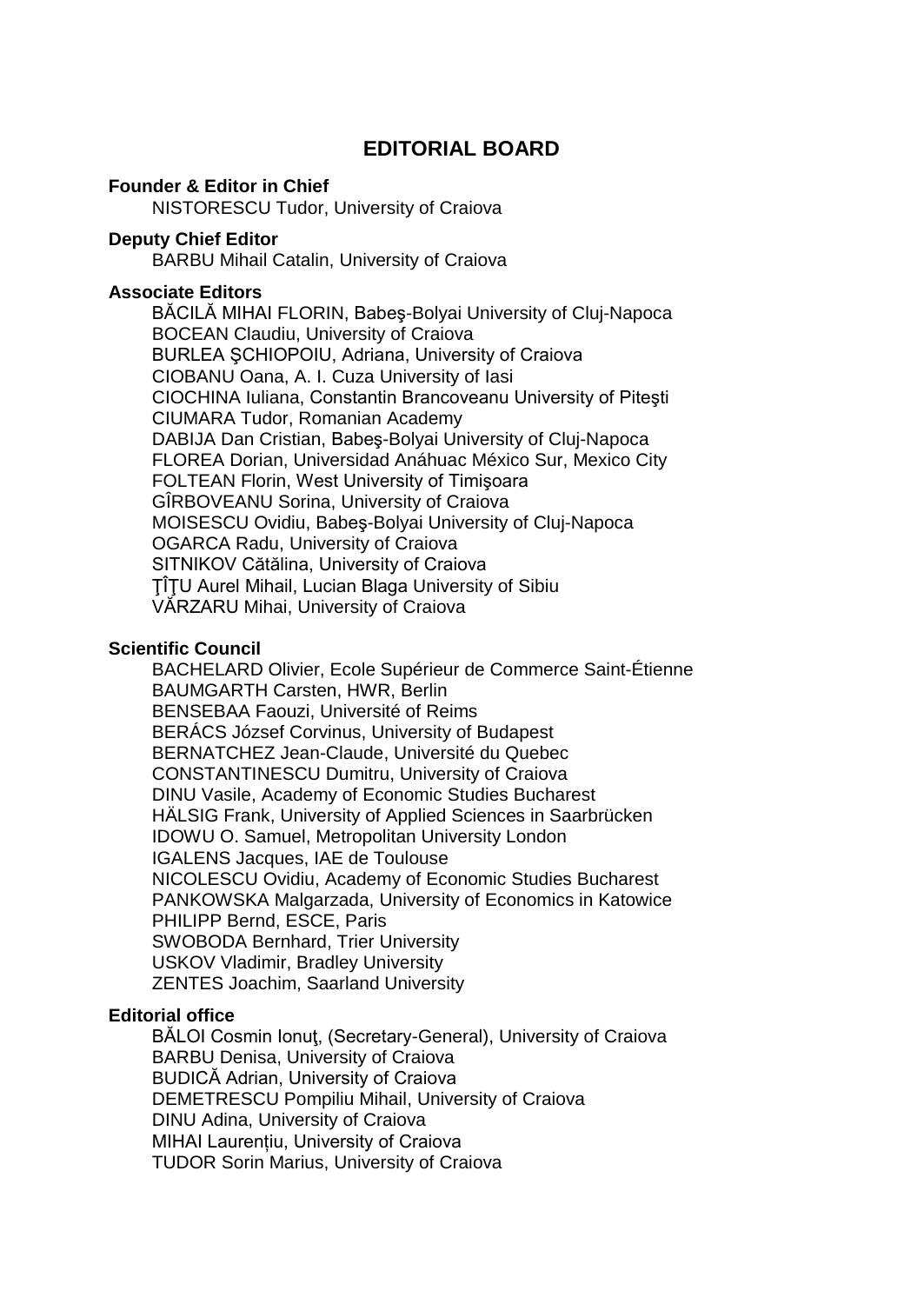## **Members of the Reviewers Body**

ABRUDAN Ioana Nicoleta, Babeş-Bolyai University of Cluj-Napoca AFSAR Bilal, Hazara University, Pakistan BĂBUŢ Raluca, Babeş-Bolyai University of Cluj-Napoca BERTEA Patricia Elena, A. I. Cuza University of Iasi BOGAN Elena, University of Bucharest CĂPĂŢÎNĂ Alexandru, Dunărea de Jos University of Galați CONSTANTIN Cristinel Petrişor, Transilvania University of Braşov DINCĂ Laura, University of Medicine and Pharmacy Craiova DOGARU Tatiana Camelia, National School of Political Science and Public Administration, Bucharest DRAGOLEA Larisa Loredana, University 1st December 1918 of Alba-Iulia GĂNESCU Mariana Cristina, Constantin Brancoveanu University of Piteşti IORDACHE Maria Carmen, Constantin Brancoveanu University of Piteşti ISAC Claudia Adriana, University of Petroşani MOISĂ Claudia Olimpia, University 1st December 1918 of Alba-Iulia NEŞTIANU Stefan Andrei, A. I. Cuza University of Iasi NIŢOI Mihai, Institute for World Economy, Romanian Academy NWACHUKWU Chijioke, Brno University POPESCU Daniela, University of Craiova POPESCU Liviu, University of Craiova POPESCU Ruxandra Irina, Academy of Economic Studies Bucharest RADOMIR Lacramiora, Universitatea Babeş-Bolyai din Cluj-Napoca ROMONȚI-MANIU, Andreea-Ioana, Babeş-Bolyai University of Cluj-Napoca SCRIDON Mircea-Andrei, Babeş-Bolyai University of Cluj-Napoca SIMIONESCU F. Mihaela, Academy of Economic Studies Bucharest SOUCA Maria-Luiza, Babeş-Bolyai University of Cluj-Napoca TOADER Cosmina-Simona, USAMVB Timişoara UDDIN Mohammed Belal, Comilla University VĂRZARU Anca, University of Craiova ZAHARIE Monica Aniela, Babeş-Bolyai University of Cluj-Napoca ZAHARIE Monica-Maria, Babeş-Bolyai University of Cluj-Napoca ZIBERI Besime, AAB College, Kosovo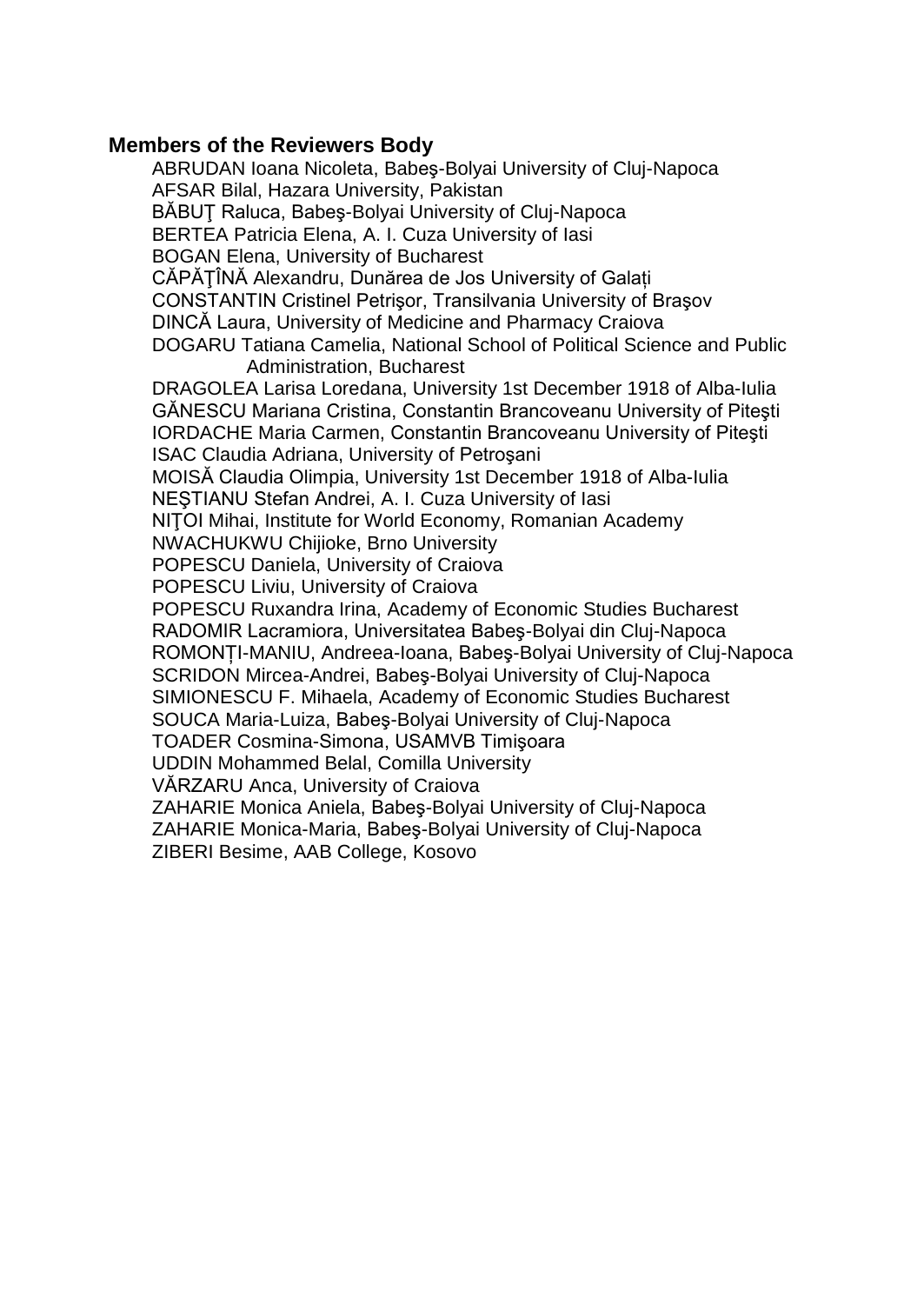# **TABLE OF CONTENTS**

| <b>Fabian SCHMIDTKEMD</b><br><b>Patrick SIEGFRIED</b>                                                    | <b>IMPLEMENTATION STRATEGIES</b><br>OF A MODERN SHOWROOM<br><b>CONCEPT FOR RETAILERS WITH</b><br>A WIDE RANGE OF PRODUCTS                                                                                                  | $\overline{7}$ |
|----------------------------------------------------------------------------------------------------------|----------------------------------------------------------------------------------------------------------------------------------------------------------------------------------------------------------------------------|----------------|
| <b>Pinaki DASGUPTA</b><br><b>Arnab DEB</b>                                                               | <b>SERVICE PRICING CHALLENGES</b><br>ON SHARED PLATFORM: UBER<br><b>INDIA VS DIDI CHUXING</b>                                                                                                                              | 23             |
| <b>Mustapha Tosin BALOGUN</b><br>Olubusola Temiloluwa<br><b>OYEKUNLE</b><br><b>Usman Moyosore TIJANI</b> | <b>BRAND PERSONALITY AND</b><br><b>CULTURE: THE ROLE OF ROTARY</b><br><b>CLUB IN A CONTINUOUSLY</b><br><b>DIVERSE SOCIETY</b>                                                                                              | 34             |
| Teodora PÎRȘOI                                                                                           | THE PERCEPTION ON THE<br><b>TRADITIONAL METHODS OF</b><br>STIMULATING GROUP COHESION<br>AND WORK EFFICIENCY WITHIN<br><b>MILITARY INSTITUTIONS IN</b><br><b>OLTENIA</b>                                                    | 43             |
| <b>Mariana POPA (PETRESCU)</b>                                                                           | THE LINK BETWEEN THE<br>DEVELOPMENT OF HUMAN<br><b>RESOURCES AND THE OVERALL</b><br><b>EFFICIENCY OF THE</b><br>ORGANIZATION IN THE CASE OF<br>STAFF IN ROMANIAN PRE-<br>UNIVERSITY EDUCATION                              | 57             |
| <b>Mitra HASHEMI</b>                                                                                     | <b>INVESTIGATION OF THE</b><br><b>RELATIONSHIP BETWEEN</b><br>SERVANT LEADERSHIP AND<br><b>INTRAPRENEURSHIP BY THE</b><br><b>EXPLANATION OF THE ROLE OF</b><br>ORGANIZATIONAL CULTURE: THE<br><b>CASE OF PRIVATE BANKS</b> | 65             |